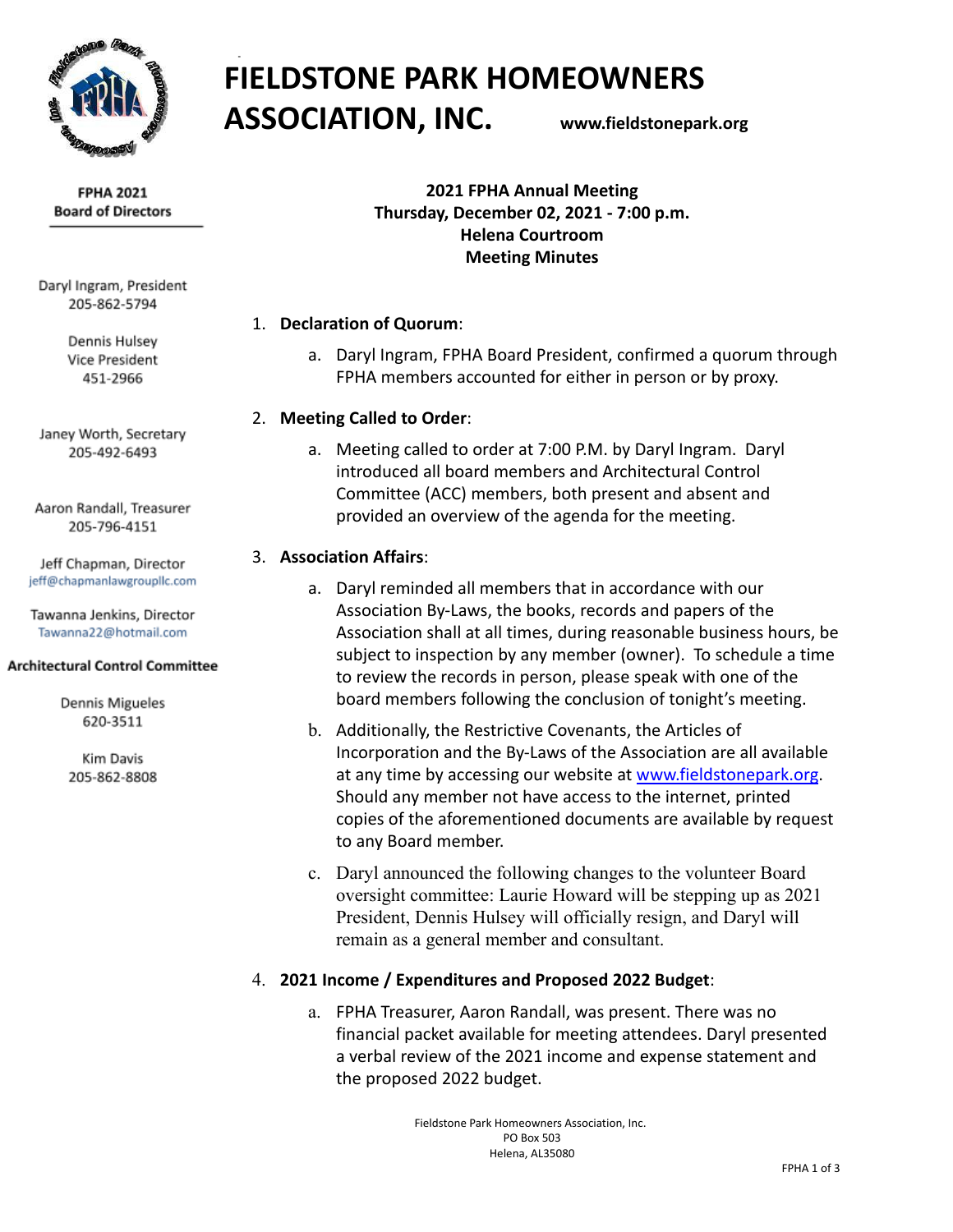

#### **FPHA 2021 Board of Directors**

Daryl Ingram, President 205-862-5794

> Dennis Hulsev Vice President 451-2966

Janey Worth, Secretary 205-492-6493

Aaron Randall, Treasurer 205-796-4151

Jeff Chapman, Director jeff@chapmanlawgroupllc.com

Tawanna Jenkins, Director Tawanna22@hotmail.com

## **Architectural Control Committee**

Dennis Migueles 620-3511

**Kim Davis** 205-862-8808

# **FIELDSTONE PARK HOMEOWNERS ASSOCIATION, INC. www.fieldstonepark.org**

- i. Daryl provided the ending balance of FY 2021 at \$64,000 compared to \$60,000 ending balance for FY2020.
- ii. Daryl presented a positive experience of having all FSP grounds maintained by Bryan Reed as a fiscally responsible expense for the HOA. Daryl motioned to continue this contract for 2022 and Jeff Chapman second the motion.
- iii. Daryl announced the completion of the new entrance stone sign that was added on McQueen Circle dividing the Fieldstone Park from the Brandywine subdivision in 2021.
- iv. HOA governance discussion on the pros and cons of outsourcing to a maintenance firm or keep the internal volunteer board management ensued. The overwhelming consensus of members was to continue with internal board management of all operations affairs with no increase in dues.
- v. Marlan Dortch requested the Board investigate adding lighting and power source to the neighborhood park area. The need for an additional streetlight for the new section of FSP along Marlestone Drive was also discussed. The board agreed to request an Alabama Power Survey to address the lighting concerns.
- vi. Daryl Ingram asked for a motion to approve the 2021 Financials and 2022 Proposed budget as presented; 2021 financials and 2022 budget subsequently approved.
- 5. **Open Forum:** Discussion of improvements in the park and the addition of the third FSP neighborhood entrance from McQueen Circle were appreciated this year. Positive feedback was also received from the Fall Festival and Christmas Luminary events organized as neighborhood activities. Christmas decorations were put up early this year by volunteers led by Stephanie Dortch. There was discussion of decoration updates as needed and reimbursement by the board in the future should anyone volunteer to lead. Although a few discussed over the budget the concern of covenant enforcement and considering going to a management company for the HOA, the overwhelming majority wants to stay voluntary at least for 1 more year.
- 6. **Closing**: